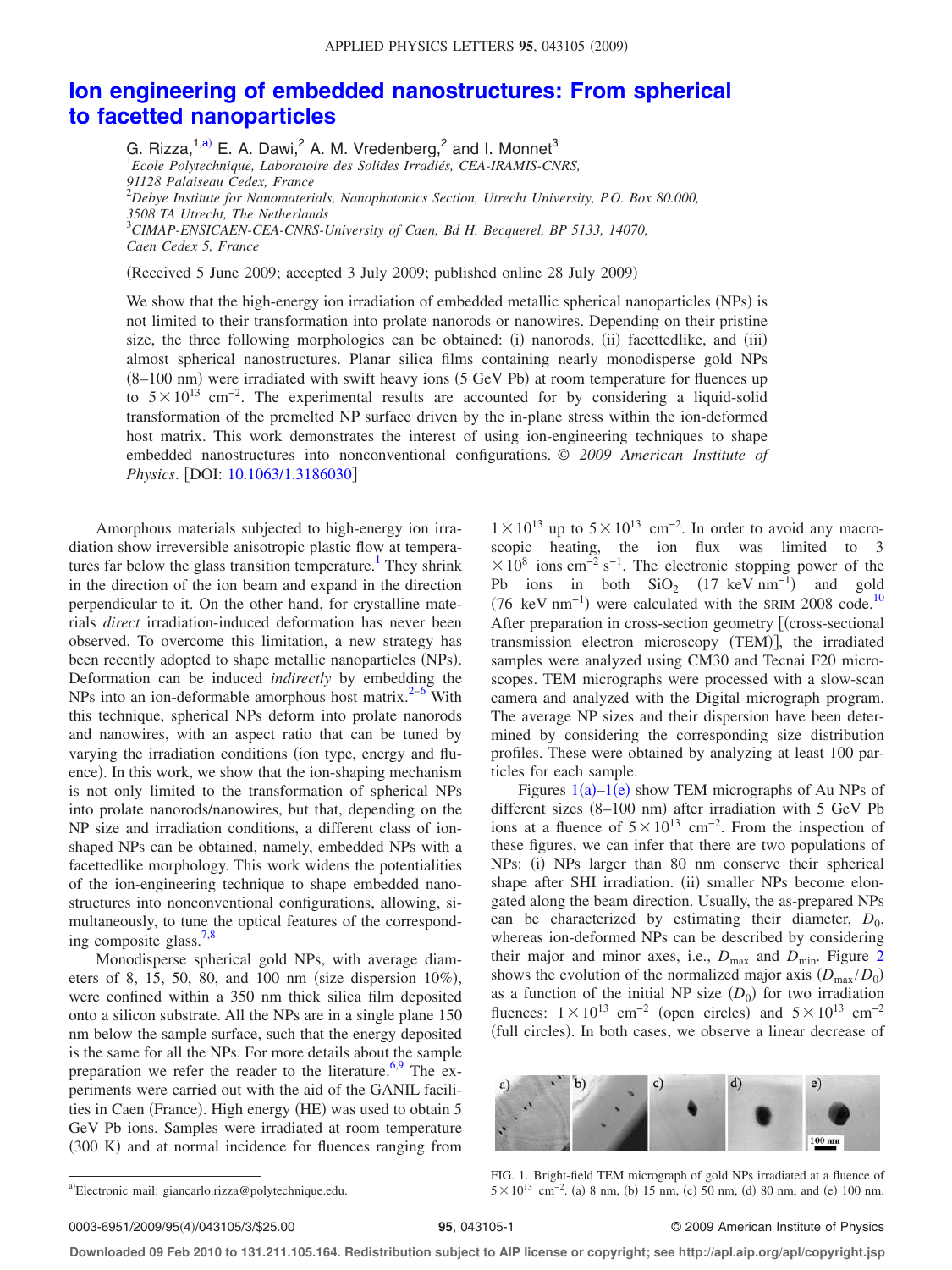

FIG. 2. Evolution of the normalized major axes  $(D_{\text{max}})$  as a function of the pristine NP size for irradiation fluences of  $1 \times 10^{13}$  cm<sup>-2</sup> (open circles) and  $5 \times 10^{13}$  cm<sup>-2</sup> (full circles).

the ratio with the size of the pristine NP. In particular, for NPs larger than 80 nm, the deformation is almost completely suppressed. This confirms previous observations, see, e.g., Ref. 11, indicating that the process is somehow related to the initial volume of the NPs, i.e., the larger the NP the larger its inertia against ion deformation.

Focusing our attention to the ion-deformed NPs only  $(D_0 < 80$  nm), we observe that we can discern two subcategories: (i) 8 and 15 nm NPs transform into the *usual* prolate rodlike shape, whereas (ii) the spherical NPs whose initial diameter is 50 nm evolve toward a facetted shaped, Figs.  $3(a)$  and  $3(b)$ .<sup>12</sup> It is worth mentioning that the latter shape (50 nm NPs) most likely does not correspond to the steadystate morphology for the irradiated NPs, i.e., the nanorod/ nanowire shape. It is therefore all the more noteworthy that a careful control of (i) the electronic stopping power, (ii) the pristine NP size, and (iii) the irradiation fluence, permits to ion-shape NPs into a facetted configurations within an amorphous matrix. Moreover, although all the irradiated NPs present similar morphologies, they are not always made of a single grain, see, e.g., Fig.  $3(b)$ . The presence of grain boundaries in irradiated NPs reveals that the transformation takes place independently for each grain, i.e., to be effective the process does not require that the whole volume of the NP



FIG. 3. [(a) and (b)] TEM micrographs of two 50 nm NPs irradiated at a fluence of  $5 \times 10^{13}$  cm<sup>-2</sup>. (a) Single crystal NP, (b) NP formed of two grains, (c) HRTEM micrograph, (d) diffraction pattern of an ion-shaped 50 nm NP, and (e) 3D reconstruction of from the HRTEM image.

contributes simultaneously to the transformation. High resolution TEM (HRTEM) of a single crystal irradiated NP and the corresponding diffractrogram are shown in Figs.  $3(c)$  and  $3(d)$ . The latter shows that the facettes have the  $\{110\}$  orientation. However, this does not correspond to one of the most stable forms, i.e., the truncated octahedron, where the crystal surface is dominated by  $\{111\}$  and  $\{100\}$  forms.<sup>12,13</sup> Figure  $3(e)$  shows the three-dimensional (3D) reconstruction of the NP shape obtained from the HRTEM micrograph. Finally, a similar transformation has also been observed for 40 nm Au–Ag alloy NP irradiated with 90 MeV Xe ions,<sup>14</sup> e.g., for a stopping power on the low energy side of the Bragg peak. Thus, this transformation represents a general behavior of the irradiated NPs, where the key parameter is the size rather than the stopping power (within a certain extend).

Although by now several observations of the ionshaping process have been reported in the literature, the underlying mechanism driving it has not been completely elucidated yet, even though a few theoretical studies have been attempted.<sup>2,11,15,16</sup> In the most reasonable mechanism proposed hitherto, one assumes that the effects of stress and the thermal spike combine to induce the elongation of the metallic  $NPs$ <sup>11,16,17</sup> Elongation will only occur when the temperatures of both the metallic NP and the dielectric  $SiO<sub>2</sub>$ matrix exceed their respective individual melting temperatures within the ion track, i.e., the elongation of embedded NPs necessitates the flow of metallic species into the liquid silica track. However, numerical simulations indicate that the energy deposited into the electronic subsystems can only melt metallic NPs whose diameters are smaller than 20 nm.<sup>2,11</sup> Thus, 50 nm NPs cannot melt and the previous mechanism for deformation cannot be adopted.

Two different pathways can be invoked to account for the morphological transformation of the NPs under irradiation: the *solid-solid* and the *liquid-solid* transformation. The first mechanism, is driven by the diffusion of defects. These become mobile at some temperature and tend to migrate to the interface, where they remain in motion. Although at the nanoscale the diffusion coefficient can be larger than that at the macroscopic scale,  $^{18,19}$  the very rapid relaxation time of the lattice temperature for the embedded Au NPs, e.g.,  $10^{-10}$  s,<sup>11,20</sup> associated with the fact that the transformation is completed within a fluence of  $5 \times 10^{13}$  cm<sup>-2</sup>, render this mechanism quite improbable. The liquid-solid transformation refers to *surface premelting*. In fact, often the melting transition is preceded by premelting phenomena, where a liquid layer is first formed on the solid surface and continues to thicken with temperature increase until the solid core melts. This mechanism was used to explain shape transformations of Au  $NPs$ ,<sup>21</sup> at temperatures lower than the particle melting temperature. Recently, Ruan et al.,<sup>22</sup> have experimentally observed the reversible surface premelting of Au NPs (2-20 nm) under femtosecond laser irradiation. Experimental observations of surface premelting in 61.5 nm Au NPs were reported by Plech *et al.*<sup>23</sup>

If the existing models state that NPs larger than 20 nm cannot melt, this does not imply that they cannot be heated up. The corresponding temperature increase will depend on the NP size, i.e., the larger the NP the less it will heat up. However, the critical melting size of the NPs, 20 nm, must be considered with caution. The reason is that the models/ simulations contain very crude approximations for the potential barrier at the metal/dieletric interface Kapitza resis-

**Downloaded 09 Feb 2010 to 131.211.105.164. Redistribution subject to AIP license or copyright; see http://apl.aip.org/apl/copyright.jsp**